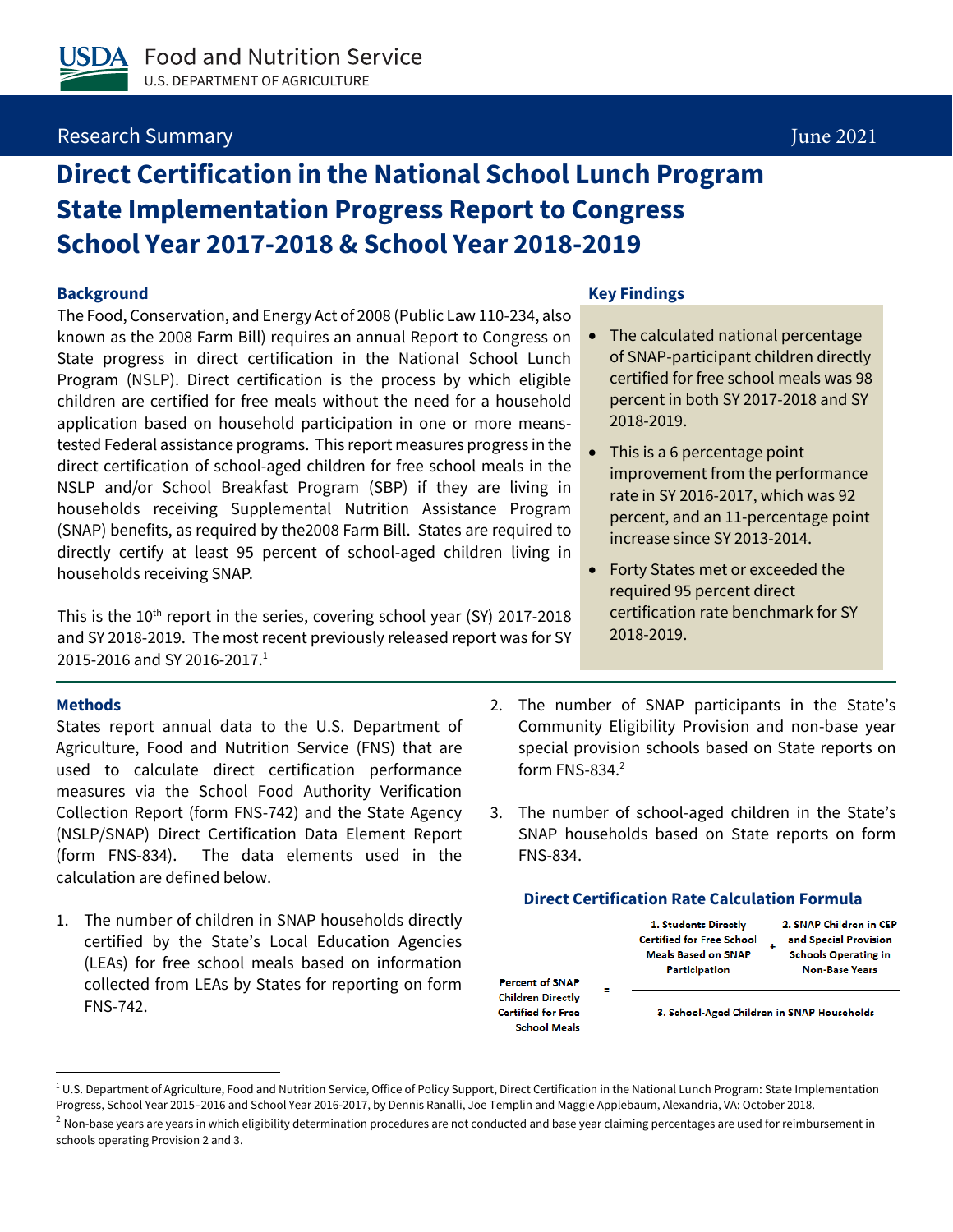Figure 4 in the appendix presents national data for these three elements for SY 2013-2014 through SY 2018-2019.

### **Findings**

**The calculated national percentage of SNAPparticipant children directly certified for free school meals was 98 percent in both SY 2017-2018 and SY 2018-2019. This is an improvement of 6 percentage points from the direct certification performance rate in SY 2016-2017, which was 92 percent, and an 11 percentage point increase since SY 2013-2014.**

There was a 1.4 million decrease (10 percent) in schoolage SNAP participation, (Data Element #3) from SY 2016- 2017 to SY 2018-2019. This school-age SNAP participant drop follows a larger national deceasing trend in total national SNAP participants of 24 percent since 2013. The number of SNAP matches did not decrease (-4 percent) at the same rate as the overall SNAP participant drop, suggesting improvement in the direct certification process along with the increased take up of CEP.

Figure 1 presents the national direct certification rates from SY 2007-2008 to SY 2018-2019. The green line in Figure 1 represents a change in the methodology used to calculate the direct certification rate starting with SY



2013-2014. Rates prior to this time are not directly comparable to rates calculated after SY 2012-2013.

 $3$  The total count of States includes the District of Columbia and Guam.

**Figure 2 shows the number of States that achieved the required 95 percent benchmark as well as the number that fell below. Forty States met or exceeded the 95 percent requirement for SY 2018-2019.<sup>3</sup>** The 12 States that did not achieve a 95 percent direct certification rate in SY 2018-2019 are required to develop and implement a direct certification continuous improvement plan (CIP) detailing how the State will improve its direct certification procedures.

**Figure 2:** Number of States Meeting Required 95 Percent Direct Certification Performance Rate School Year 2013-2014 to School Year 2018-2019



**SY 2018-2019 is the third time that the majority of States met the direct certification performance target;** also of note, an additional twelve States met the requirement between SY 2016-2017 and SY 2018-2019. The State-level SY 2018-2019 direct certification performance rates are presented in Figure 3. States appearing at the top of the chart with dark green bars represent States with rates of 100 percent. 4

Lighter green bars represent States that were less than 100 percent, but still met the required 95 percent direct certification threshold. States that fell below the required performance threshold are indicated by yellow (at least 90 and less than 95 percent) and red (less than 90 percent) bars towards the bottom of the chart.

<sup>4</sup> States may achieve percentages greater than 100 percent through extended eligibility. Extended eligibility applies when a student in the SFA is deemed categorical eligible via an eligible student in the primary household who has been directly certified with SNAP.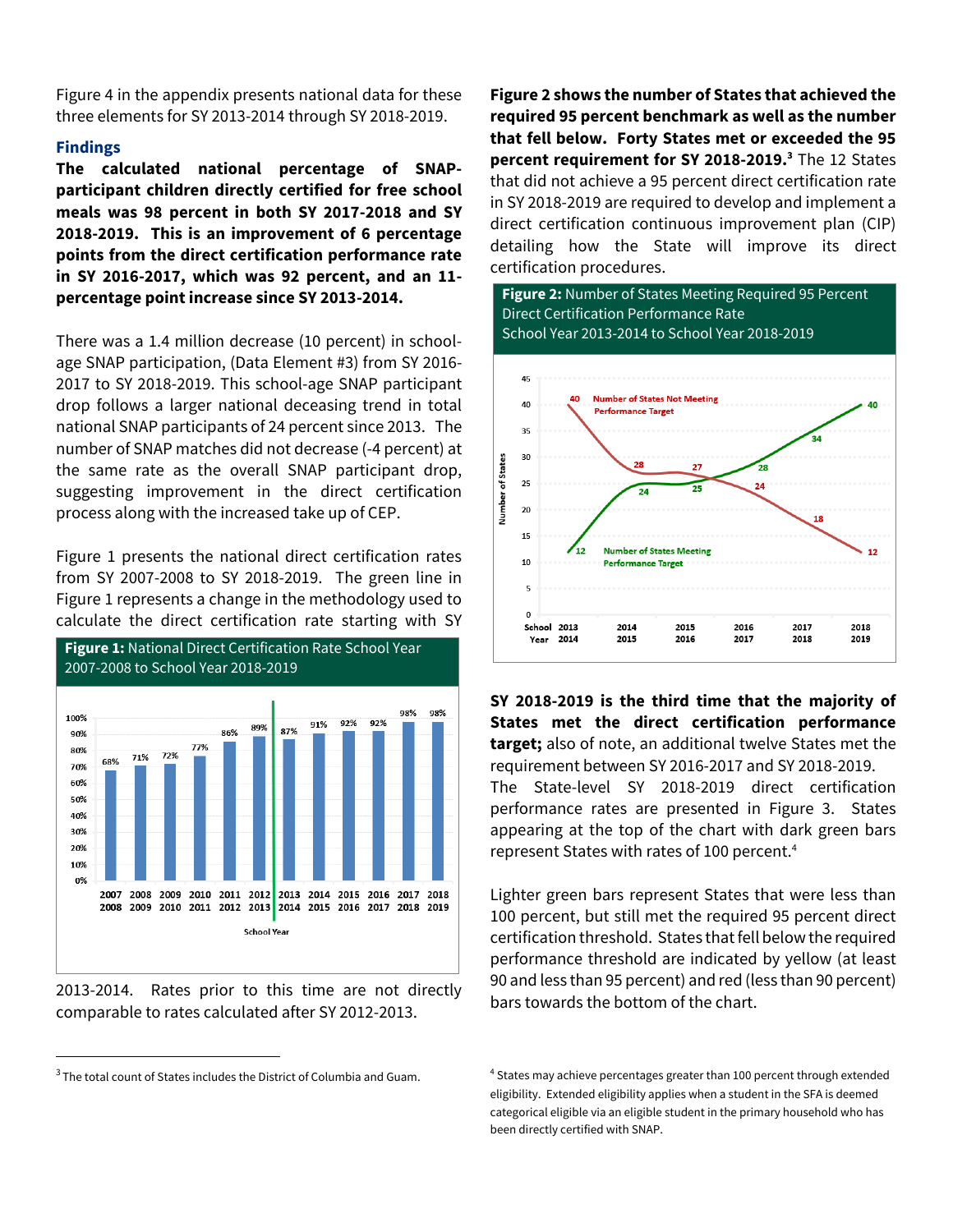

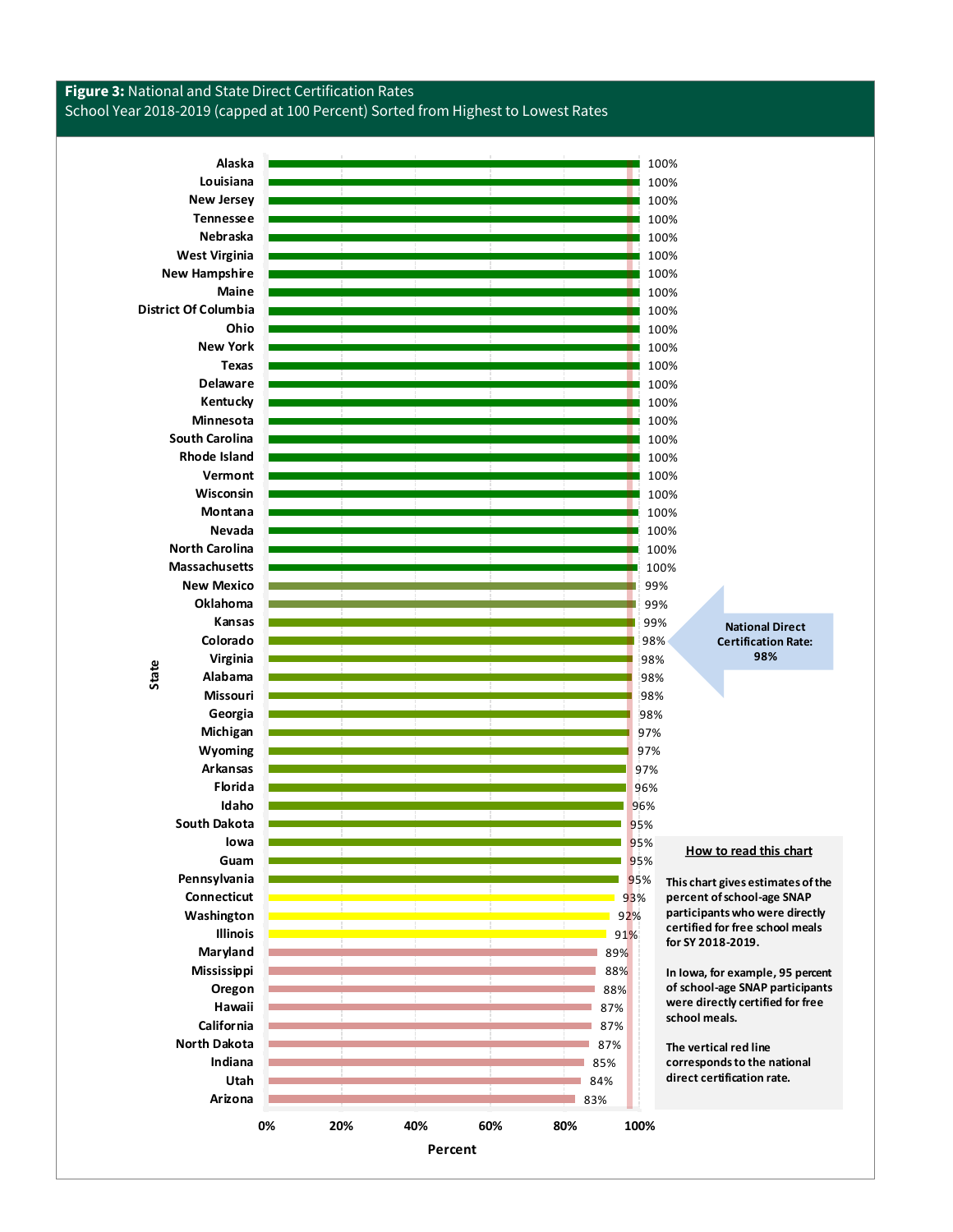States with red and yellow direct certification rates are less effective at direct certification. School-aged SNAP participants in these States may still be certified for free meals through the application process; however, LEAs and households in these States are likely more burdened with application paperwork.

Table 1 and Table 2 in the appendix present the data elements for each State that are used to produce the direct certification rates in Figure 3 for SY 2017-2018 and SY 2018-2019. A comparison between State-level direct certification rates for the two previous school years is presented in appendix Table 3.

The State maps in Figure 5 in the appendix show increases in the individual State direct certification rates over time. States that are shaded light blue have lower State direct certification rates over time while darker blue States have higher direct certification rates. Growth in direct certification rates by State can be observed as the maps become progressively darker blue in color over time.

#### **Discussion**

Children from households with incomes at or below 130 percent of the Federal poverty level are eligible for free school meals. Children from households with incomes between 130 and 185 percent of the poverty level are eligible for reduced price meals.

Eligibility for the NSLP is typically determined through information reported by a parent or guardian on a household application. The household applications include self-reported household income and household size information. LEAs compare this information to the income thresholds for free and reduced price benefits.

Some applicants are deemed categorically eligible based on household participation in one or more means-tested Federal assistance program, including SNAP, Temporary Assistance for Needy Families, and the Food Distribution Program on Indian Reservations. These households submit a case number on a household application. Eligibility is extended to other children in the household if one child participates in one of the above programs. Certain children who are runaway or homeless, in foster care, or enrolled in Head Start are also categorically eligible but their eligibility does not extend to other children in the household.

Under direct certification, instead of a parent or guardian submitting a household NSLP application, states use computer systems to match SNAP program (and other allowable programs) records to school enrollment lists to establish NSLP eligibility.

The 2004 Child Nutrition and WIC Reauthorization Act required LEAs to have a system of direct certification to certify school-aged SNAP participants for NSLP by SY 2008-2009.

#### **Data Limitations**

This report relies on data that States and LEAs report to FNS. FNS and States have worked collaboratively over the years to ensure the data go through checks to ensure they meet high quality standards.

The data checks include the use of the FNS electronic Food Program Reporting System, which collects and stores the State submitted FNS-742 and FNS-834 data. Additionally, FNS developed a process to check the FNS-742 and FNS-834 data to identify possible errors by States or LEAs. States also have started to use the edit checks independently to assess their own data before submitting. This improves accuracy and timeliness of the data.

Special circumstances can impact a State's direct certification performance rate. The FNS-834 includes an option for State agencies to indicate that the State has special circumstances that may affect its direct certification rate calculation in a quantifiable way. One special circumstance is the inclusion of school-aged children in SNAP households in the denominator who are not available to be directly certified for meal benefits. These children most often are students attending non-NSLP participating schools, home-schooled children, students attending virtual schools, and students who drop out of school. This means more school-aged SNAP participant children will be included in the denominator than would be possible to capture in the numerator since they do not attend NSLP participating schools. FNS continues to consider these circumstances on a case-bycase basis and is examining potential ways to adjust its methodology for determining State direct certification performance.

Direct certification rates for 15 States were calculated to be slightly over 100 percent. This may be due to extended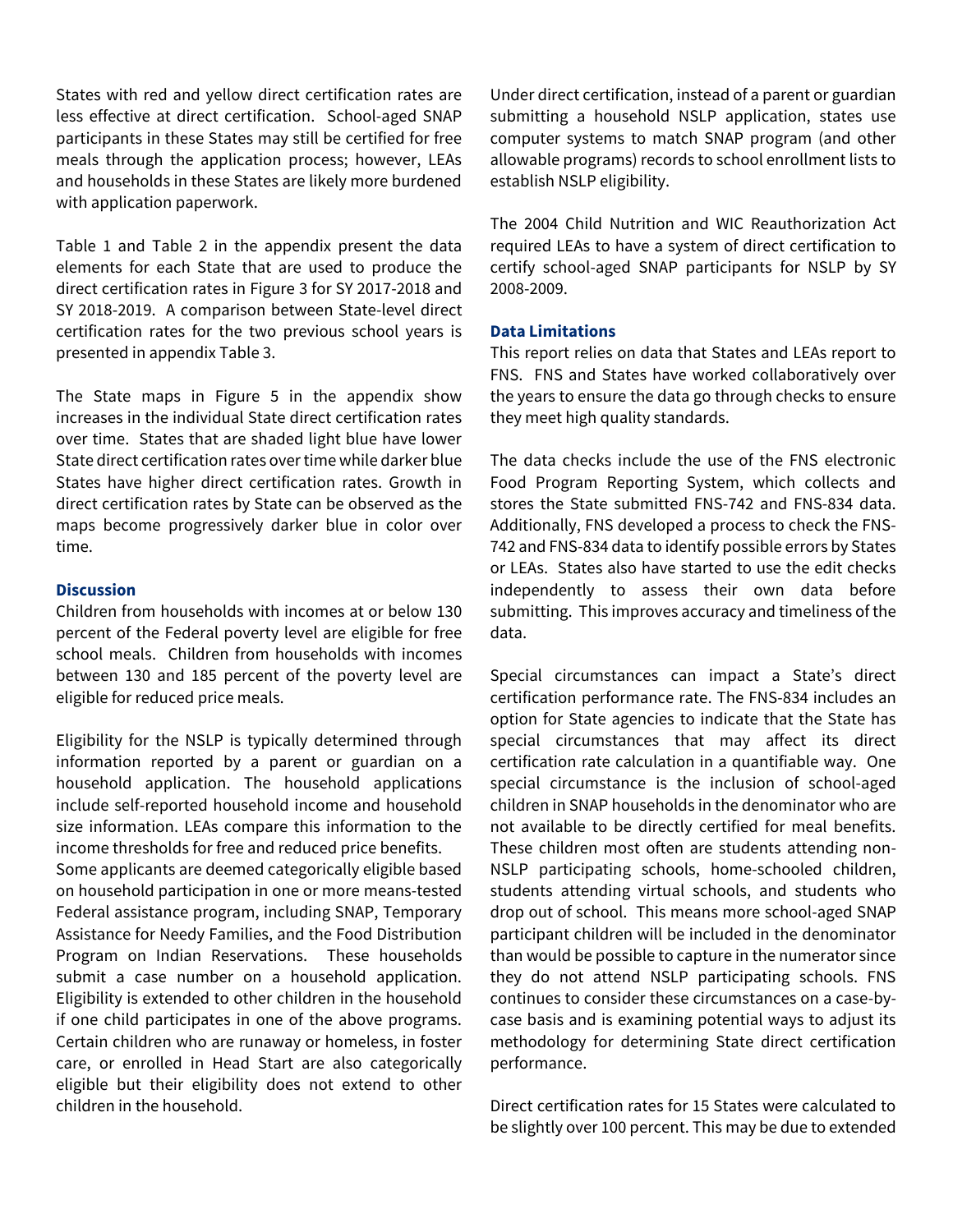categorical eligibility where the LEA is able to identify another household member enrolled to directly certify but the child is not in the SNAP counts. This may also be due to timing and the level at which matches are conducted. For Data Element #3, the matches are done to capture the children who would have been directly certified if the school was not participating in a special provision, this may lead to some children included in the count that may not have actually been matched in the actual direct certification process.

#### **State Best Practices**

The 2008 Farm Bill requires that the annual Report to Congress on direct certification includes a section on best practices from States with the best performance or the most improved performance from the previous year.

To assist States in improving direct certification efforts, the Food and Nutrition Service (FNS) formed the Training and Technical Assistance (TTA) team. The TTA team has provided support to States through various opportunities including conference calls, webinars, conference presentations, and on-site visits. The focus of the technical assistance is to share promising practices to assist State agencies and State and local partners improve direct certification performance and effectively and efficiently identify children eligible for school meal benefits in the NSLP. This section presents information concerning the efforts associated with effective linkage methods utilized in the direct certification process, and highlights best practices developed, designed, and employed by State agencies.

# **The Importance of Data Matching in the Direct Certification Process**

Primary to the success of a State's direct certification system is the ability of States and their LEA partners to effectively link children to their appropriate and applicable public assistance or categorically eligible

# **Box 1:** Recall

The ability to locate true record pairings. For example, if a linkage method is able to identify 97 of 100 true positive matches the recall would be 97%. The three missed records would be defined as "false negative."

program participant record. This process is dependent on data received from both LEAs and public assistance

#### **Box 2:** Precision

The ability to accurately identify true record pairings and avoid returning records that are not relevant. For example, a linkage method with 97% precision would ensure that 97 of 100 returned record pairings correctly represent a direct certification-eligible child (true positives). The three incorrectly identified children are defined as "false positives."

partners. Affecting the State's use of these data are criteria such as accuracy, completeness, consistency, timeliness, accessibility, and believability - any of which if diminished or compromised may erode the value of the data, and result in decreased recall (call out box 1) and precision (call out box 2) of the State's linkage efforts.

Early direct certification matching efforts were found to be challenged by deficiencies in these criteria. Further, the linkage methods employed by States were limited in design and unable to accommodate for these challenges – decreasing opportunities to locate high quality matches. For example, many States incorporated match methodologies which required "exact" matching on all primary attributes (i.e. first name, last name, date-ofbirth) without tolerance for simple typos or use of a child's nickname. These strict methodologies struggled to meet adequate recall needs, and predictably many States failed to reach the performance benchmarks.

However, as many States gained experience and a greater understanding of linkage methods, they implemented more robust and advance matching protocols. The implementation of more advanced linkage methods resulted in an improved ability to correctly link records – allowing local-level staff to directly certify eligible children often previously missed. The improved linkage methods led to higher performance rates, as shown in the nationwide SNAP-DC performance rate (see Figure 1. Pg. 3), as well as the number of States meeting the SNAP-DC performance benchmark (see Figure 2. Pg. 2).

### **Direct Certification Linkage Method Improvements**

To conduct the match process, States use one of two linkage algorithms: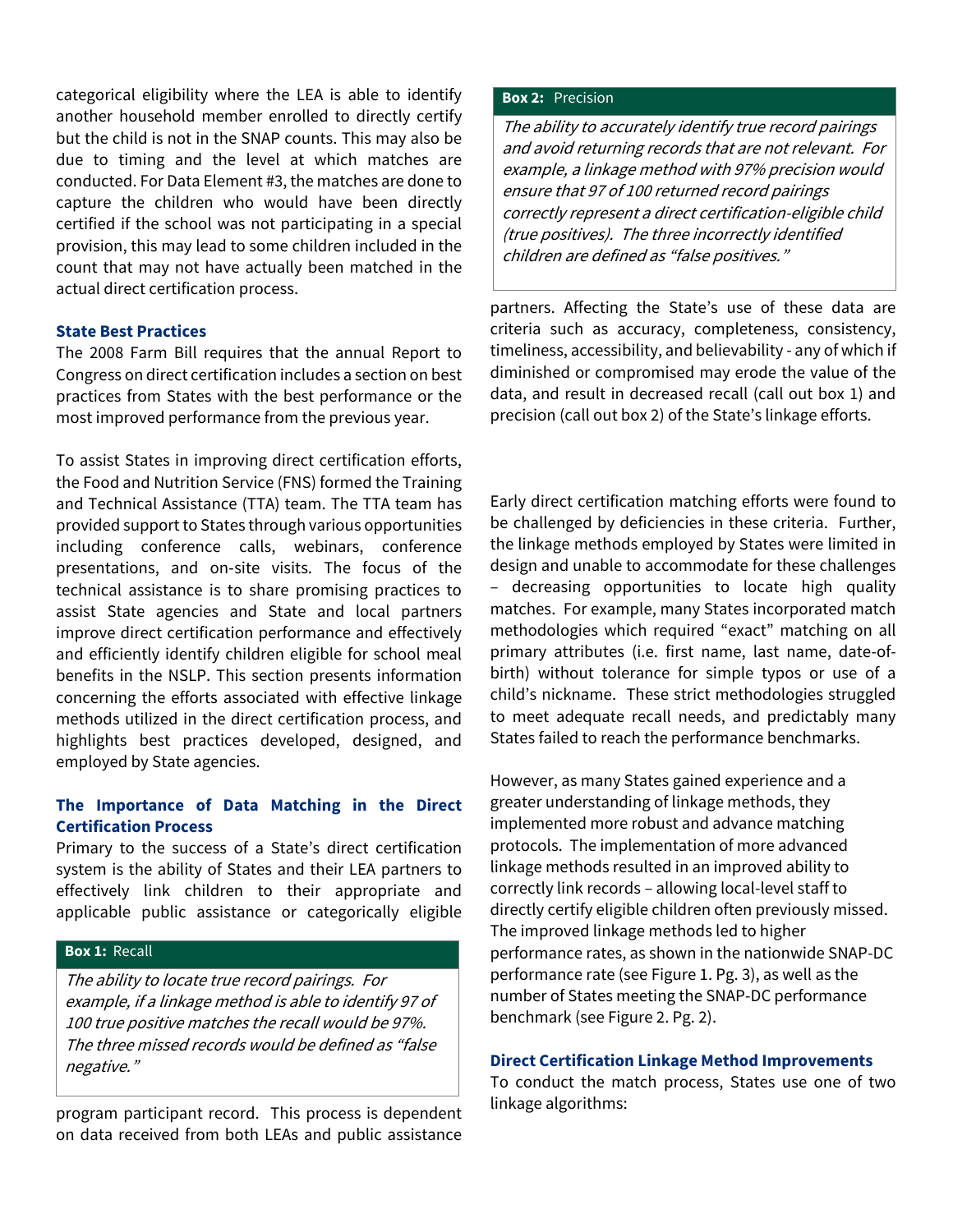**Deterministic algorithms** (or rules-based record linkage) identify the relationship between two records based upon their data attributes through the search for an "exact" comparison between each record's identifiers. Deterministic record linkage is advantageous in data sets with available common identifiers (e.g. first name, last name, date-of-birth) and high quality data.

**Probabilistic algorithms** compare records in one data set to determine similarity to records in another data set. For probabilistic matching there are several common techniques including "calculated probability matching," "fuzzy logic matching," and "points-based" or "threshold" matching. Probabilistic methods allow for the weighted value of each attribute, e.g. the value of similar birthdates is of greater uniqueness than similar gender. These methods calculate linkage as the probability of similarity, rather than dependent on similarity.

Most initial efforts in direct certification matching employed deterministic match algorithms, and those efforts often resulted in a high number of missed matches (i.e. false negatives) as issues with data quality eroded the ability to effectively link records. The result was the requirement for local-level staff to individually examine (i.e. humanely adjudicate) large numbers of "possible" matches or simply the loss of a pairing (i.e. a non-match).

To address these issues, some States investigated and incorporated probabilistic linkage methods with the resulting improvements discussed above. Other States incorporated probability-based techniques into their existing deterministic protocols to accommodate data quality issues inherent in student and benefit program participant records. Additionally, several States enhanced their deterministic linkage methods by incorporating multiple iterations or "passes" – allowing States to identify exact matches with varying attribute combinations and similarity calculations. State-level Best Practices incorporating several of these methods are presented below. Important to note is that although one linkage method may not work for all States and/or in all situations, all examples presented offer insights into opportunities which may in whole or in part be valuable to States looking to further improve their direct certification performance.

#### **State-level Best Practices**

**Alabama - Multiple Pass Deterministic Record Linkage:**  For use beginning in SY 2017-2018, the Alabama State Department of Education (ALSDE) revised the State's direct certification match methodology to address concerns with the degradation of its linkage method performance due to the (potential) loss of social security numbers in the student data record (utilized in the match process). The State now employs a more sophisticated match methodology which conducts twelve deterministic iterations on six data attributes (first name, last name, date of birth, SSN, gender, race) – a noted increase from the State's previous use of three data attributes (an exact match SSN + last name; or SSN + date of birth). Record linkage resulting in an accepted

### **Box 3:** String Metrics

String metrics treat two data entries as "strings" of letters or numbers and determines the physical similarity between them. It is most useful for rectifying spelling or typographical errors. Although there are numerous string matching techniques, two of the more popular and widely used (and encountered during the TTA team's site visits) are Jaro Winkler edit distance and Levenshtein edit distance. In general, these techniques should be used later in a matching strategy, and after other techniques have been used. This protocol decreases the number of strings that need to be compared because each individual string must be compared to every other string — resulting in millions of string comparisons that would otherwise be resource-intense to process.

similarity in at least 5 of the 6 data attributes is considered a "match." Additionally, to accommodate for data quality issues (e.g. typos, outdated information) which would result in a false negative, ALSDE employs the use of Jaro–Winkler edit distance string metric algorithm (call out box 3). Further, ALSDE creatively accommodates for errors in date-of-birth entry by accepting similarity in 2 of 3 date-of-birth components (e.g. MM-DD; MM-YYYY) in a calculation which requires increased similarity in remaining attributes, thereby reducing opportunities for false positives. In the future, ALSDE plans to use improved data cleansing techniques and additional algorithm tools with a goal of further increasing the State's 98% SY 2018- 2019 SNAP-DC performance rate.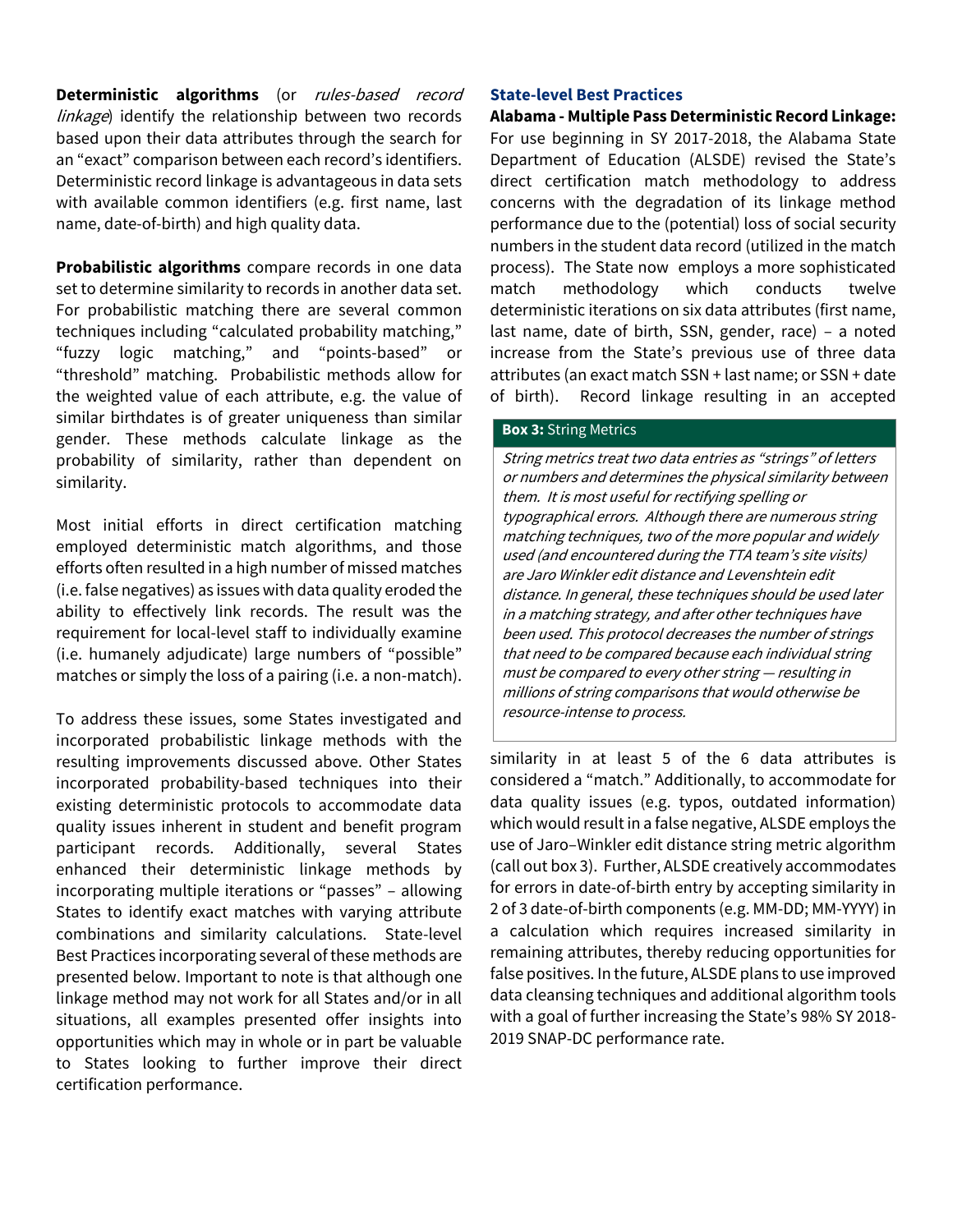**Florida - Multiple Pass Deterministic Record Linkage:** 

The Florida Department of Agriculture and Consumer Services (FDACS) received a Direct Certification Planning Grant and subsequent Direct Certification Implementation Grant to fund the development of a webbased direct certification module and transition to a state-level direct certification match process. A component of the project included the incorporation of a high-performing uniform linkage method. Specific to the

#### **Box 4:** Phonetic Algorithms

Phonetic algorithms assign a value to each word that represents the way it would sound if spoken. Similar sounding words are represented by the same value. This is most useful for matching names that have multiple spellings (e.g. Sean vs. Shawn). Common programs include Soundex, Metaphone, and Double Metaphone.

match methodology, FDACS conducts sixteen "levels" of deterministic matching calculations utilizing various combinations of data attributes and incorporating a nickname table and phonetic matching algorithm (call out box 4). With access to a social security number as a unique identifier, the method allows for variance in the similarity of other attributes without loss of precision. Further, when social security numbers are absent, the method places stricter requirements on the likeattributes returned and the confidence of these attributes. Additionally, the incorporation of a nickname table accommodating for the use of a child's non-legal name (e.g. Billy for William), and a phonetic algorithm accommodating for common misspellings are important components of this linkage method's success. The successful implementation of this system and process resulted in an impressive improvement in the State's SNAP direct certification performance rate – from 70% in SY 2010-2011, to 96% in SY 2018-2019.

**Idaho** - **Overcoming Challenges with First Name Data Variants:** A common barrier in the linking of record pairs is the existence of first name challenges such as nicknames, spelling variants, abbreviations, and culture distinctions (e.g. Pablo to Paul). To overcome these issues the Idaho State Department of Education (ISDE) developed and employs the use of an alias table. Alias tables allow for the match program to accept variations of first names entries and convey full or partial credit in an effort to return successfully linked records. For

example, ISDE's alias table will accommodate for the use of the formal name "William" with its common nickname "Billy." To demonstrate the extensive depth of ISDE's alias table ISDE has cataloged several names with over 50 variants, with "Jacqueline" topping the list with over 90 variants (e.g. Jacquelyn, Jacquelin, Jacquelynn, Jacquline, Jacklin). ISDE continues to build its alias table as new name variants become available, assisting the State's probabilistic matching algorithm to return highconfidence linked records eligible for direct certification.

**Montana – Advanced Probabilistic Record Linkage:**  The Montana Office of Public Instruction (OPI) linkage method uses a points-based probabilistic linkage method

#### **Box 5:** Blocking

Use of preselection filter to reduce the number of needed comparisons of record pairs. Rejection (or selection) rules are commonly quickly computed calculations because all record pairs can be classified as a "non-match" through these simple requirements. For example, use of a single or short string of initial letters of a last name.

which utilizes a threshold-based classification to identify high-confidence "exact" matches, and a dataset of paired records which require further human adjudication to confirm accurate linkage. Within the linkage method OPI incorporates robust algorithm tools, including Levenshtein edit distance string metric, to increase the precision of its results. OPI is able to incorporate these algorithms due to the use of "pre-filter" or "blocking" (see call out box 5) which eliminates low-probability record pairings, and greatly reduces processing time. The heavy drain on processing resources is often a barrier for use of advanced algorithm tools. Additionally, OPI's nightly matching process links historically available match records and associated benefit program unique identifiers with newly available participant records, thereby further reducing the number of records in need of review. The advantages of the State's robust algorithms is an important component of its linkage method which is a primary contributor to the State's strong SY 2018-2019 SNAP-DC direct certification performance rate – 100%.

**Texas – Accommodating for Data Quality Concerns in Deterministic Record Linkage:** Initial matching efforts employed by the Texas Department of Agriculture (TDA) used a deterministic linkage method requiring an exact match on SSN, first name, last name, DOB, and gender.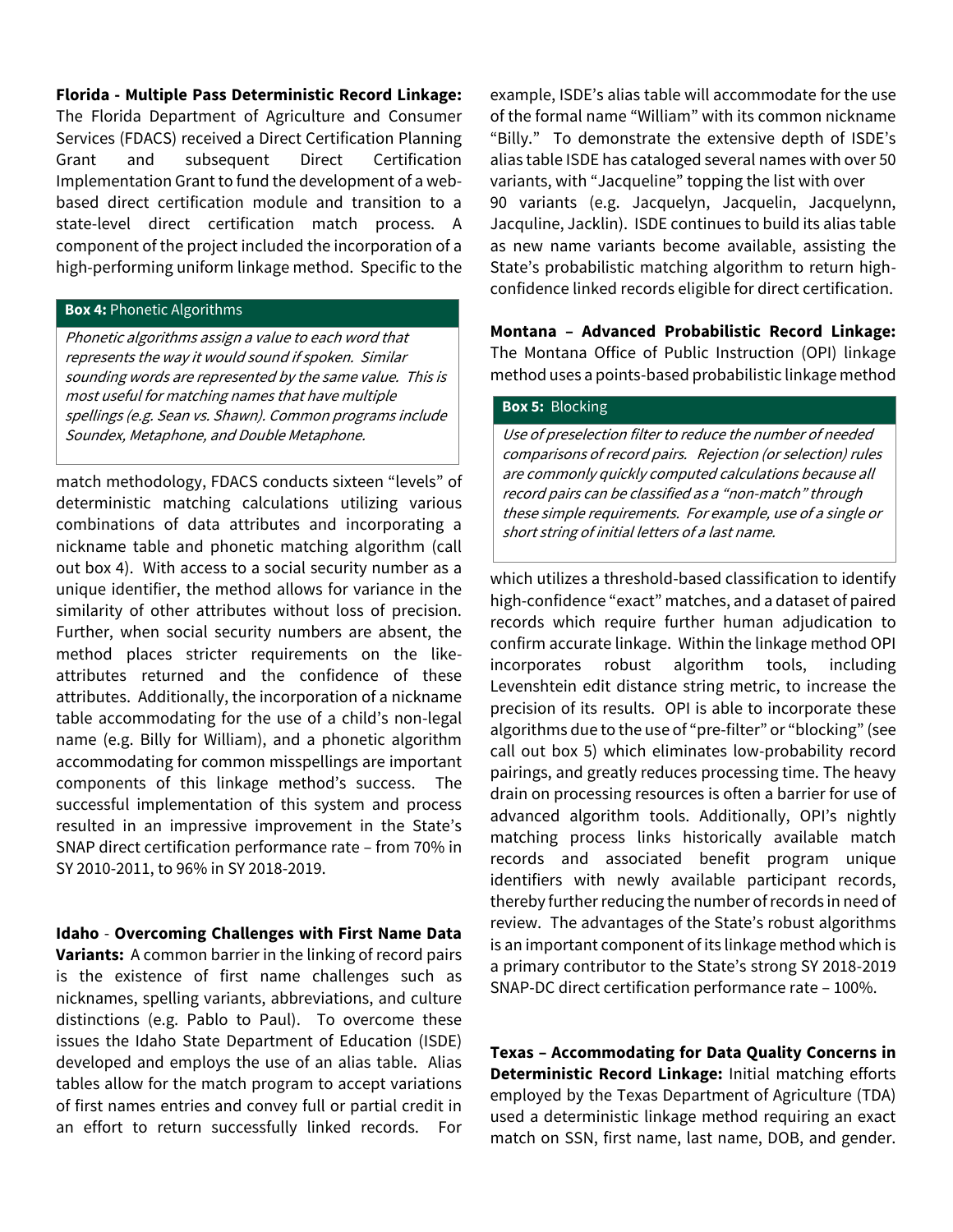While student and benefits data were considered to be very high quality (i.e. few spelling errors, fat finger errors, flipped DOB, etc.), the requirement of exact matches on all attributes resulted in an outcome allowing for minimal tolerance – and an unacceptable number of false negatives. In response, TDA improved the match algorithm by: (1) reducing the exact match requirement to four of five data attributes (from five of five data attributes); (2) using six passes through the data allowing for varying combinations of

"exact" match determinations; and (3) more thorough data cleansing. As a direct result of these methodology revisions TDA was able to further increase the advantages of access to a stable unique identifier (i.e. the SSN), and accommodate for unintended minor errors in other primary attributes. These improvements assisted in increasing the State's recall performance without eroding precision – allowing the State to directly certify 100% of eligible students.

#### **Match Methodology Opportunities – A Look Forward**

The TTA team continues to partner with States to provide assistance in improving direct certification linkage methods and gain knowledge of existing practices that have resulted in high-performing data matching systems. Some techniques and practices are in place in multiple States, while others have just begun to be employed or considered. A collection of these techniques and practices are presented below:

Blocking: Blocking (or pre-selection filtering) allows for the reduction of the number of record pairs that need comparing by bringing forward potentially linkable records. Identifying these linkable pairs is advantageous when using algorithms such as Jaro Winkler edit distance and Levenshtein edit distance as these calculations can be taxing on processing systems. This time and resource requirement is often a barrier to a State's use of these advanced methods. "Blocking" techniques mitigate this barrier by removing low-probability record pairings from the data set, allowing computing resources to be allocated to high-probability record pairings. It is important to remember that match methodologies should not limit linkage opportunities to record pairings which pass pre-selection filters as you may unintentionally remove potential matches. For example, requiring an exact match on the first three letters of the last name could result in a false negative if a typo existed.

Rather, blocking should be used as a component of a matching strategy, and other iterations should be available which include other matching rules which would accommodate data errors which inappropriately removed records from the matching universe.

Data Cleansing: Student and benefit records employed in the direct certification match process often suffer from deficiencies such as inconsistencies, missing values, or "noisy data" (random errors far outside of the normal range of values such as a Date-of-Birth that would give an age of 110). These occurrences can impact the quality of data employed in the match process, and degrade a State's ability to successfully link students with their applicable benefits record. Therefore, preparing data for use is an important first step in the direct certification match process. Best practices employed in this preparation return "clean" or "sanitized" data sets – providing an environment favorable to a high recall, high precision match process. Noted best practices include the removal or "stripping" of special characters (e.g. hyphens, Jr, apostrophes); validation of birthdates (e.g. all entries conform to MM-DD-YYYY format); standardization of address format; and assurance of population of all critical data fields. States may also perform integrity checks to verify the "correctness" of attributes. For example, verifying whether the age calculated using the record's date-of-birth is within the possible age range for the grade; e.g., it is highly unlikely that a 15-year-old is in the first grade. Flagged items may be pulled for resolution to protect against a resulting false negative or false positive.

To further assist, some States incorporate data governance rules for the entry of source data. For example, the use of a student's name as presented on a birth certificate rather than a nickname. Although these rules are most likely established and under the authority of non-Child Nutrition Program areas (e.g. Student Data, Information Technology), it is highly beneficial for Child Nutrition staff to be knowledgeable of these governance standards, and encourage employment of these standards with their LEA partners to foster uniformity of data across data sets and assist data cleansing efforts.

Date-of-Birth Accommodations: The date-of-birth attribute often encounters data integrity issues due to data entry errors or simply lack of knowledge of the exact date of birth. Errors on this attribute most often result in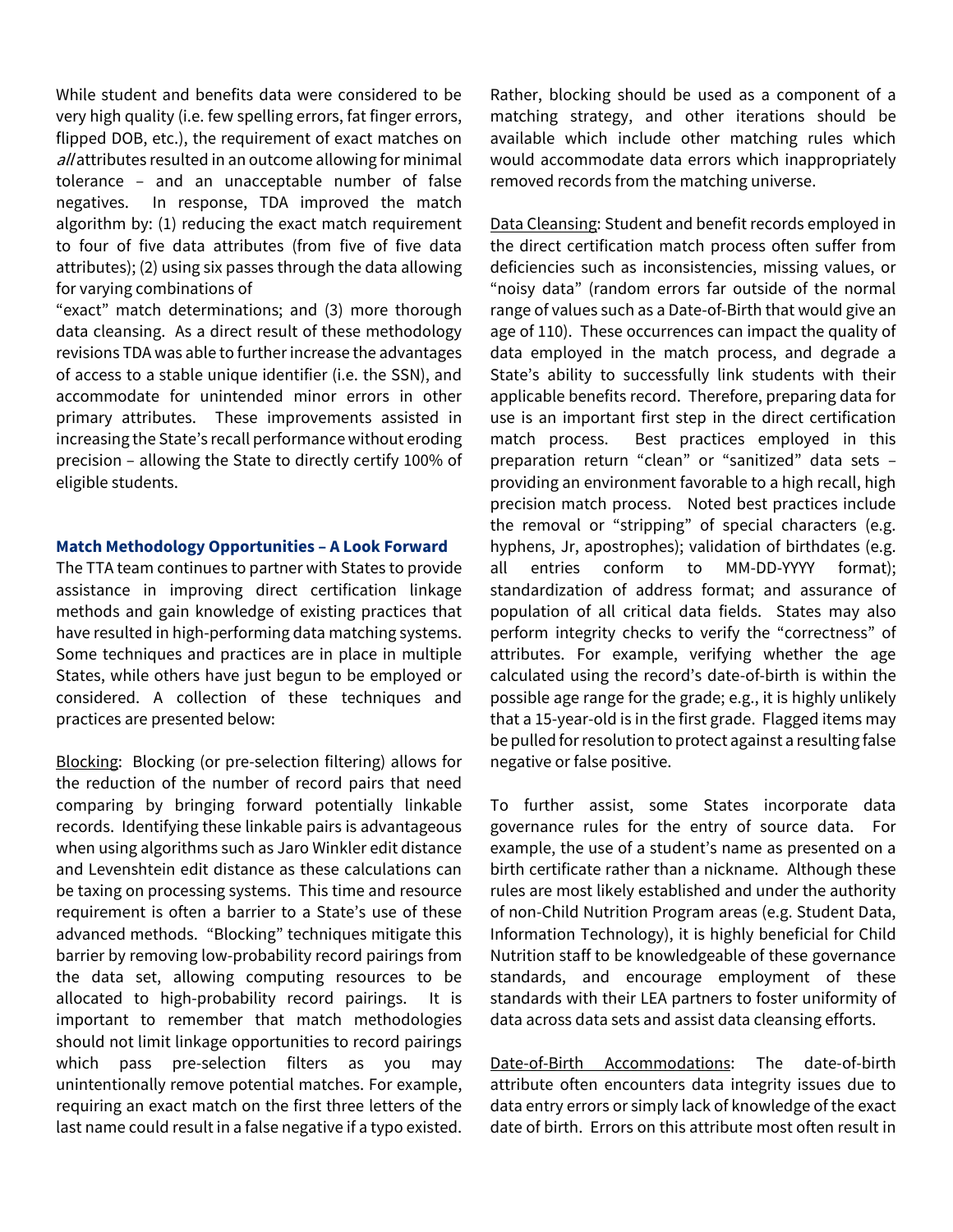flipped date of birth (i.e. the date and month are in the "global" form); day of birth slightly off (e.g. parent/guardian believes birthday is the  $2^{nd}$ , and is actually the  $3^{rd}$ ; and simple typos on entry. To address these errors, State agencies may incorporate rules which allow for flipped month-and-day, a day range in place of an exact date (e.g. +1/-1 from record date), and partial date-of-birth attribute fields (e.g. match on month and year only). State agencies are reminded that when making accommodations for variances in date-of-birth that strictness of other data attributes should be balanced to prevent against false positives.

Iterations: Most initial matching processes were limited to a single calculation to identify record pairings. This limitation prevented flexibility in determining similarity and usage of algorithmic tools. To combat these restrictions, States employ the use of multiple iterations or "passes." With multiple passes, States are able to incorporate varying calculations and algorithmic tools allowing for flexibility in accommodations for diminished data quality. This allows for more opportunities to link records and produce high-quality matches. Of importance, when employing multiple iteration protocols State agencies are encouraged to order calculations in a manner where the greatest number of matches are identified in the initial passes, and more extensive calculations are incorporated in later iterations as the numbers of pairs are reduced. This protocol ensures the least amount of processing time and resource requirements.

Nickname Tables: Many States and LEAs report two common scenarios that cause nicknames to appear in official records in place of the legal first name: (1) parents tell school registrars the nickname when asked for the first name; and (2) registrars enter the nickname even when they know the legal name so that staff will refer to the child by the name he/she is commonly called. These scenarios occur even when schools are required to examine birth certificates when entering data. SNAP agencies typically have tighter rules that require the name entered to match exactly with a Social Security Administration record as taken from a birth certificate. The entry of nicknames into student databases creates inconsistencies that disrupts data matching algorithms.

Nickname (Pseudonym) matching is a way to find similarities between the first names attribute in two

records where other methods would not. It does this by using a supplemental lookup table containing common nicknames to determine similarity.

The methodology is useful because common nicknames most often derive from the full name itself. Both commercially and freely available lookup tables allow searching of common nickname derivatives in addition to the recorded name. With the use of one of these table, a match algorithm gains the ability to recognize a full legal first name such as "William" as a match with "Will", "Willy", "Bill", "Billy", etc. instead of only considering an exact name match. These tables should not be viewed as exhaustive since not all nicknames are common and derived from the full name. There is no set of rules or boundaries for nicknames to follow, and many have no relationship at all to a person's actual name. However, incorporated in a well-designed match process these tables can greatly assist State and LEAs identify direct certification-eligible children previously missed.

Phone Number: The use of a household's landline for the data attribute "telephone number" limits its use as a dependable primary attribute in matching efforts. This is because when a household moves they may receive a new phone number based upon their new location, resulting in dissimilar data across data sets. However, with the now common use of cell phones for this record field, this attribute can be used as a unique identifier. Specifically, cell phone numbers are portable, and moving from city to city no longer results in the need for a new telephone number. Therefore, the telephone number may be seen as a 10-digit code specific to an individual which remains stable across data sets and time – and if employed as a unique primary attribute can greatly assisting in high confidence matching.

State–Local Partnership: The TTA team strongly encourages State staff who are responsible for linkage method revisions to ensure an on-going collaboration with their LEA partners when reviewing the performance of the centralized match solution and any future revisions needed to enhance the process. Notably, LEA staff are closely familiar with occurrences of false negatives and false positives, and are able to provide valuable insight. To demonstrate the effectiveness of this practice, the Nebraska Department of Education employed the participation of eight Food Service Directors to review the effectiveness of the State's linkage method, as well the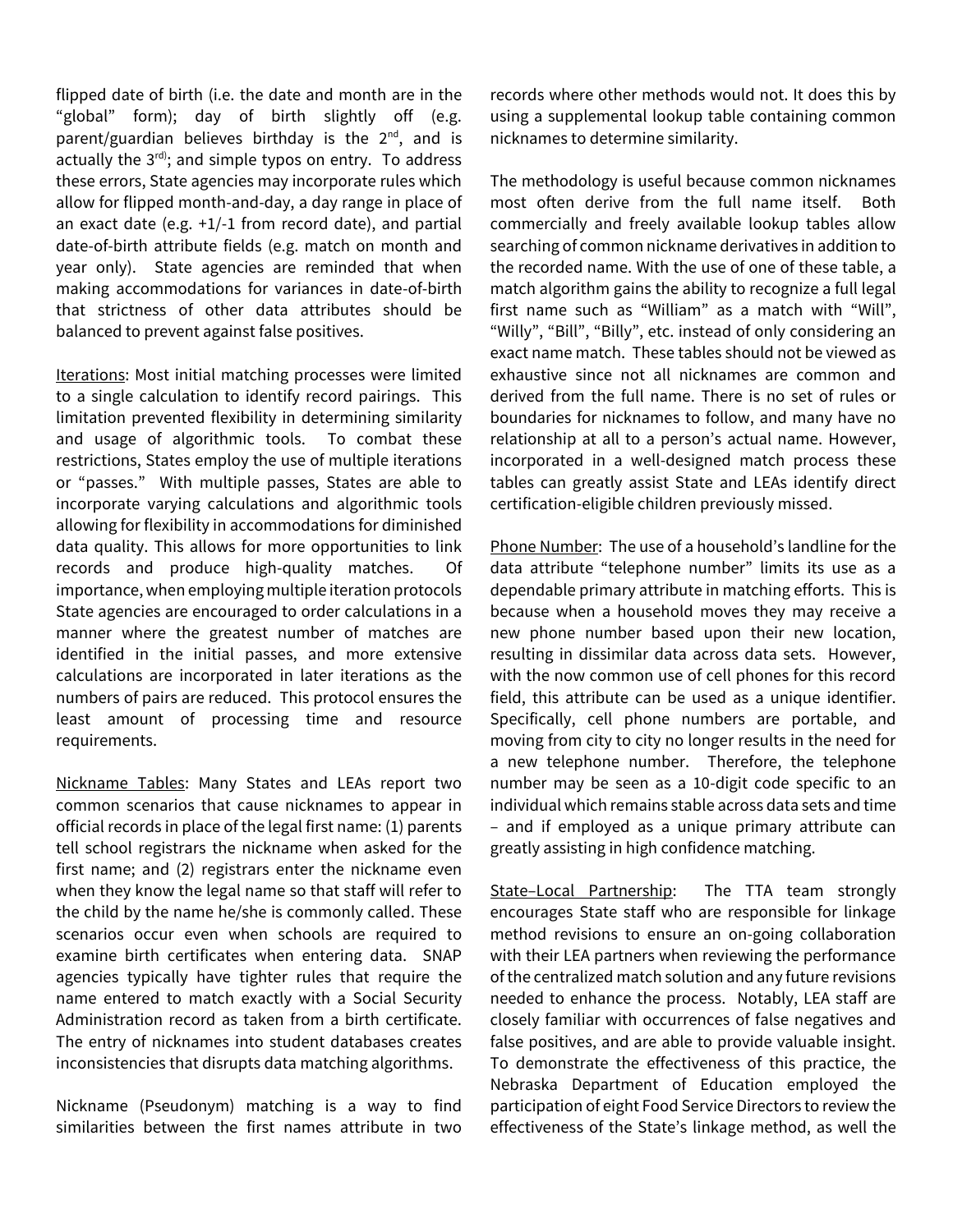features and functionality of the new system. The result of this partnership is a high-performing match process affording the State a 100% SNAP-direct certification performance rate since SY 2015-2016.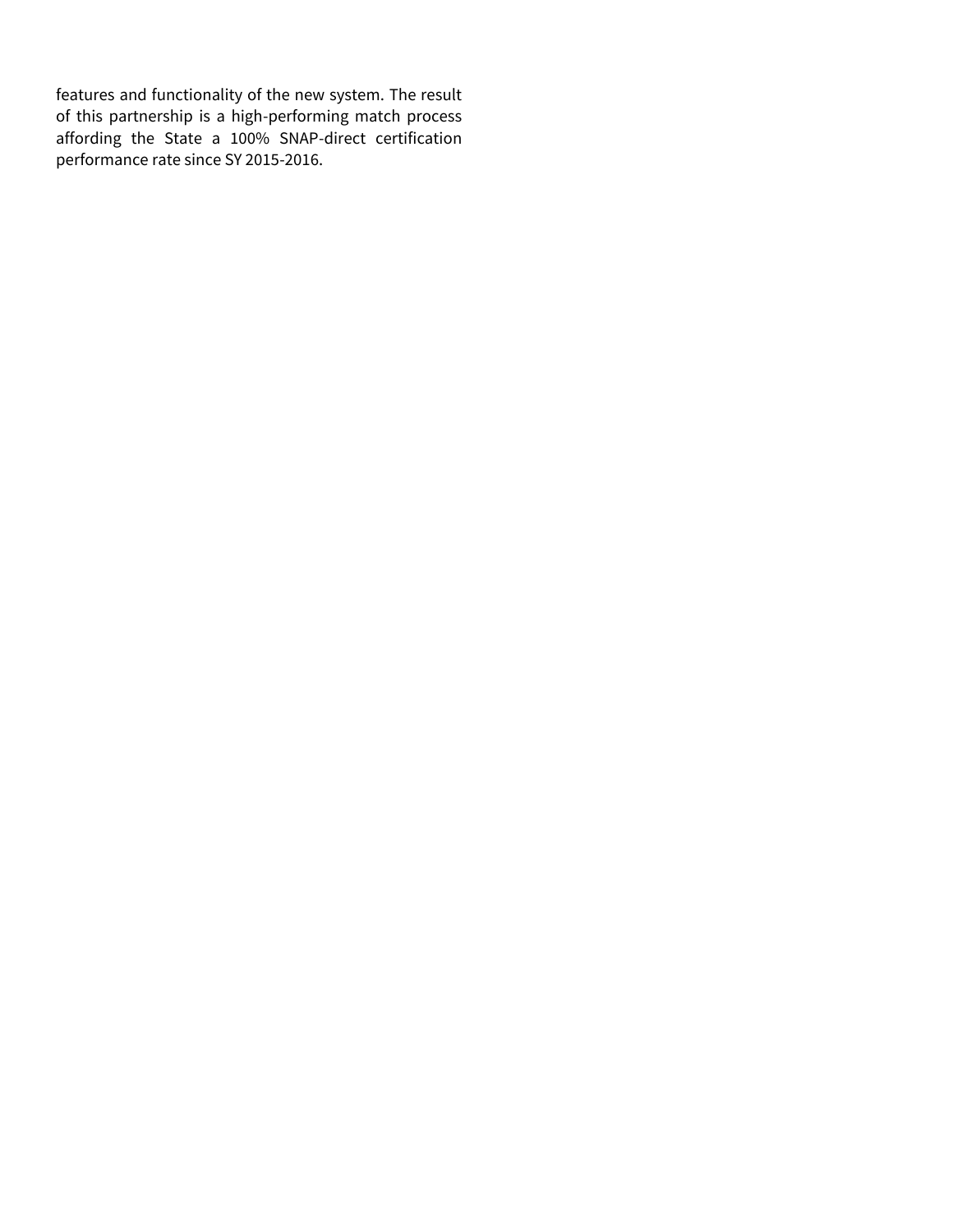## **Appendix**

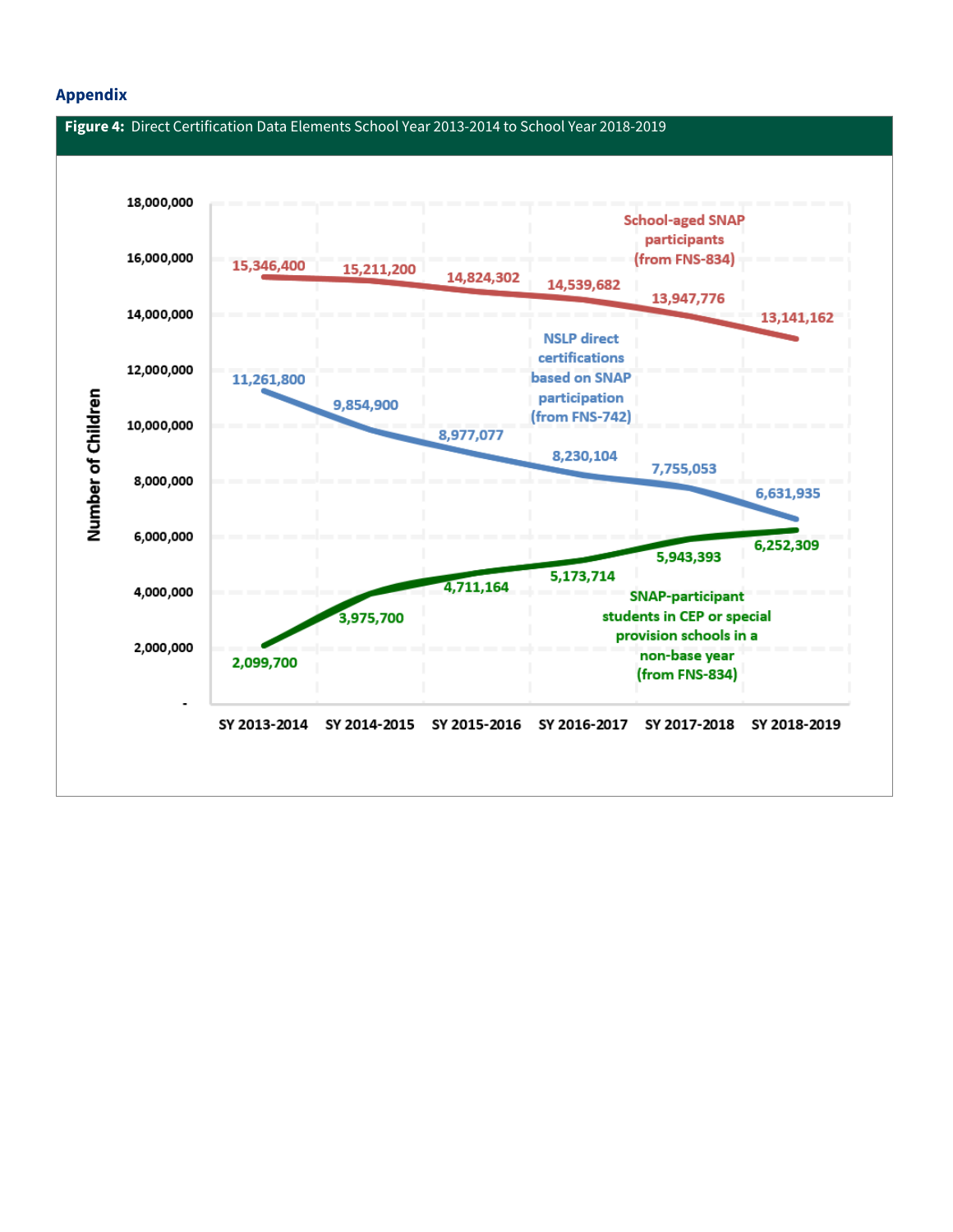





SY 2015 - 2016



SY 2016 - 2017



SY 2018 - 2019

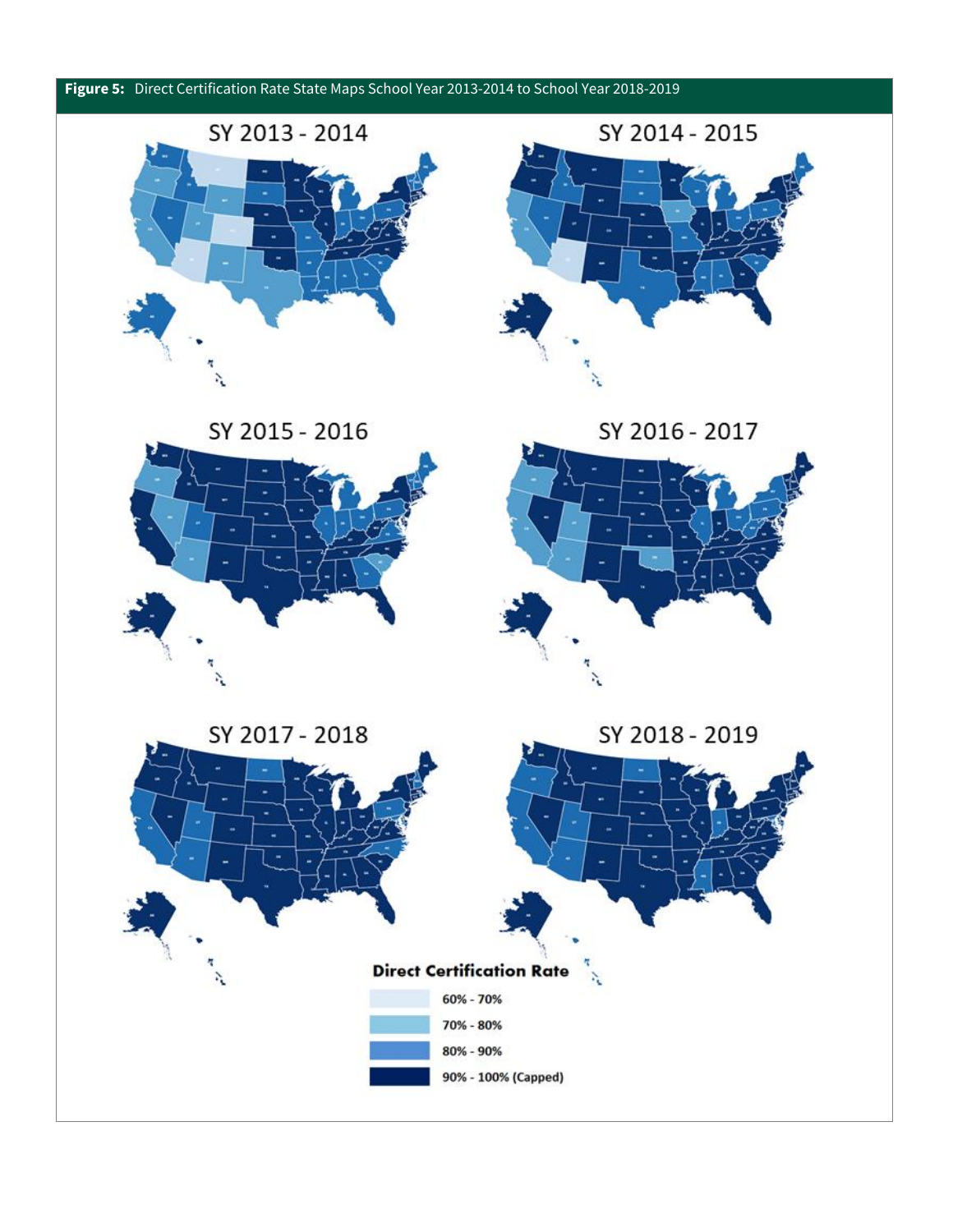# **Table 1:** Rate Inputs - SNAP Participation, Direct Certifications, and SNAP-Participant Students in CEP and Special Provision Schools in a Non-Base-Year, School Year 2017–2018 (thousands)

|                                   |                        |                                   | SNAP-participant students in CEP or     |
|-----------------------------------|------------------------|-----------------------------------|-----------------------------------------|
|                                   | <b>School-age SNAP</b> | <b>NSLP</b> direct certifications | special provision schools in a non-base |
|                                   | participants           | based on SNAP participation       | year                                    |
|                                   | (from FNS-834)         | (from FNS-742)                    | (from FNS-834)                          |
| <b>U.S. Total</b>                 | 13,948                 | 7,755                             | 5,943                                   |
|                                   |                        |                                   |                                         |
| Alabama                           | 273                    | 159                               | 106                                     |
| Alaska                            | 30                     | 17                                | 18                                      |
| <b>Arizona</b><br><b>Arkansas</b> | 341<br>131             | 197                               | 81<br>35                                |
| <b>California</b>                 |                        | 106<br>984                        | 321                                     |
| Colorado                          | 1,551<br>164           | 145                               | 20                                      |
| <b>Connecticut</b>                | 110                    | 56                                | 50                                      |
| <b>Delaware</b>                   | 48                     | 23                                | 31                                      |
| <b>District of Columbia</b>       | 29                     | з                                 | 30                                      |
| Florida                           | 991                    | 800                               | 460                                     |
| Georgia                           | 541                    | 267                               | 304                                     |
| Guam                              | 15                     | з                                 | 13                                      |
| <b>Hawaii</b>                     | 51                     | 34                                | 17                                      |
| Idaho                             | 60                     | 46                                | 13                                      |
| <b>Illinois</b>                   | 599                    | 205                               | 343                                     |
| Indiana                           | 246                    | 164                               | 63                                      |
| lowa                              | 126                    | 92                                | 33                                      |
| <b>Kansas</b>                     | 84                     | 71                                | 11                                      |
| Kentucky                          | 206                    | 36                                | 170                                     |
| Louisiana                         | 294                    | 71                                | 219                                     |
| <b>Maine</b>                      | 50                     | 33                                | 14                                      |
| Maryland                          | 224                    | 133                               | 55                                      |
| <b>Massachusetts</b>              | 200                    | 93                                | 153                                     |
| Michigan                          | 387                    | 194                               | 168                                     |
| <b>Minnesota</b>                  | 151                    | 116                               | 29                                      |
| <b>Mississippi</b>                | 191                    | 87                                | 88                                      |
| <b>Missouri</b>                   | 257                    | 172                               | 76                                      |
| <b>Montana</b>                    | 37                     | 22                                | 13                                      |
| Nebraska                          | 64                     | 62                                | 4                                       |
| Nevada                            | 137                    | 82                                | 50                                      |
| <b>New Hampshire</b>              | 27                     | 23                                | 0                                       |
| <b>New Jersey</b>                 | 267                    | 197                               | 83                                      |
| <b>New Mexico</b>                 | 156                    | 46                                | 109                                     |
| <b>New York</b>                   | 804                    | 188                               | 638                                     |
| <b>North Carolina</b>             | 497                    | 238                               | 208                                     |
| <b>North Dakota</b>               | 18                     | 13                                | з                                       |
| Ohio                              | 439                    | 226                               | 203                                     |
| Oklahoma                          | 202                    | 127                               | 87                                      |
| Oregon                            | 148                    | 95                                | 55                                      |
| Pennsylvania                      | 523                    | 210                               | 256                                     |
| <b>Rhode Island</b>               | 40                     | 36                                | 8                                       |
| <b>South Carolina</b>             | 257                    | 123                               | 112                                     |
| South Dakota                      | 32                     | 22                                | 9                                       |
| <b>Tennessee</b>                  | 315                    | 126                               | 250                                     |
| <b>Texas</b>                      | 1,674                  | 1,012                             | 614                                     |
| Utah                              | 83                     | 69                                | 4                                       |
| <b>Vermont</b>                    | 19                     | 11                                | 6                                       |
| <b>Virginia</b>                   | 273                    | 167                               | 81                                      |
| Washington                        | 247                    | 188                               | 44                                      |
| <b>West Virginia</b><br>Wisconsin | 98<br>229              | 22<br>135                         | 89<br>98                                |
|                                   |                        | 10                                |                                         |
| <b>Wyoming</b>                    | 11                     |                                   | 1                                       |

Note: The U.S. total for each column might not equal the sum of the individual State values due to rounding.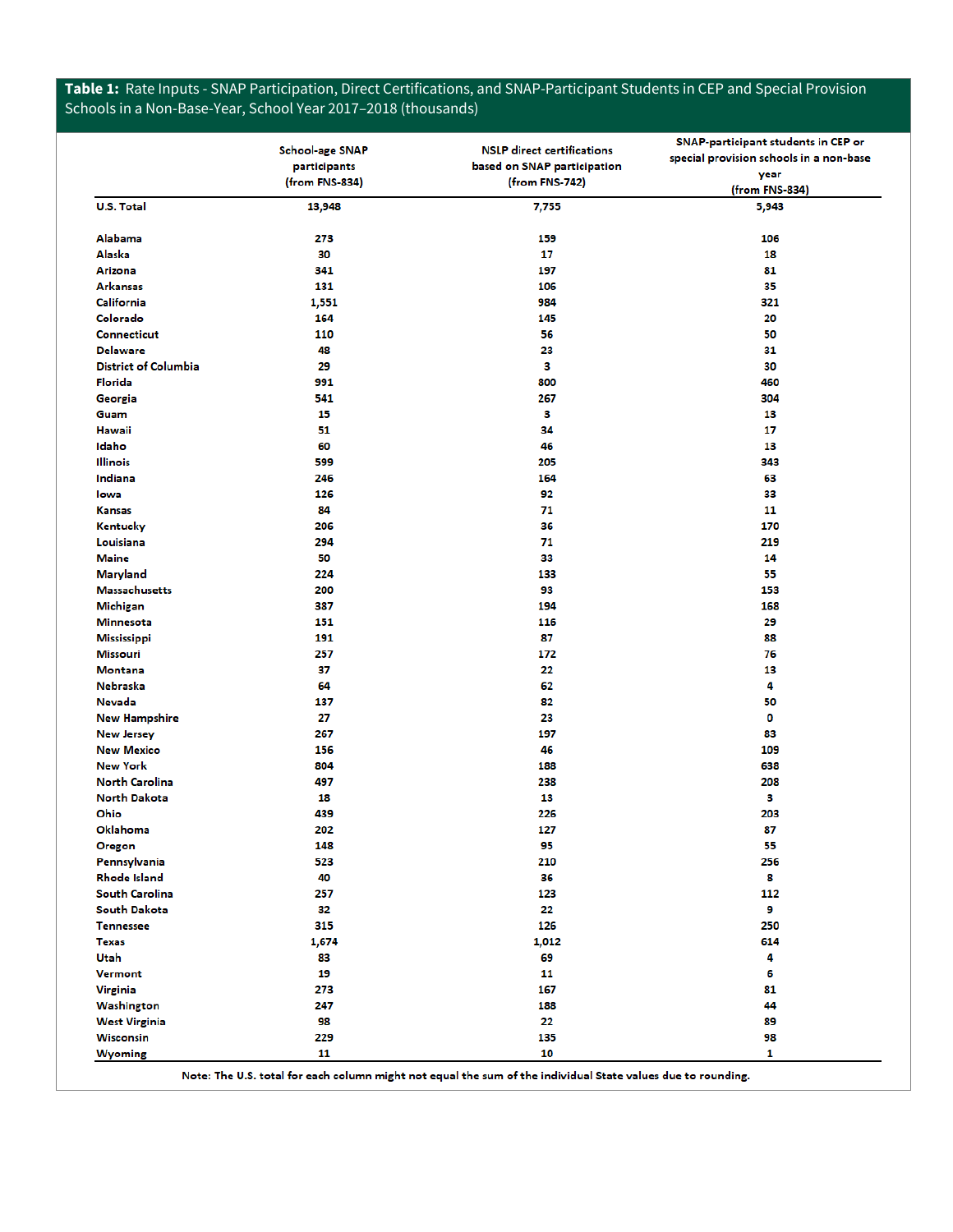# **Table 2:** Rate Inputs - SNAP Participation, Direct Certifications, and SNAP-Participant Students in CEP and Special Provision Schools in a Non-Base-Year, School Year 2018–2019 (thousands)

|                             | School-age SNAP participants<br>(from FNS-834) | NSLP direct certifications based on<br><b>SNAP participation</b><br>(from FNS-742) | SNAP-participant students in CEP or<br>special provision schools in a non-base<br>year<br>(from FNS-834) |
|-----------------------------|------------------------------------------------|------------------------------------------------------------------------------------|----------------------------------------------------------------------------------------------------------|
| <b>U.S. Total</b>           | 13,141                                         | 6,632                                                                              | 6,252                                                                                                    |
| Alabama                     | 260                                            | 150                                                                                | 105                                                                                                      |
| Alaska                      | 28                                             | 17                                                                                 | 22                                                                                                       |
| Arizona                     | 314                                            | 174                                                                                | 86                                                                                                       |
| <b>Arkansas</b>             | 124                                            | 99                                                                                 | 21                                                                                                       |
| California                  | 1,446                                          | 632                                                                                | 628                                                                                                      |
| Colorado                    | 158                                            | 136                                                                                | 20                                                                                                       |
| <b>Connecticut</b>          | 98                                             | 38                                                                                 | 54                                                                                                       |
| <b>Delaware</b>             | 47                                             | 17                                                                                 | 32                                                                                                       |
| <b>District Of Columbia</b> | 29                                             | 4                                                                                  | 28                                                                                                       |
| Florida                     | 963                                            | 564                                                                                | 364                                                                                                      |
| Georgia                     | 547                                            | 232                                                                                | 303                                                                                                      |
| Guam                        | 16                                             | 0                                                                                  | 15                                                                                                       |
| Hawaii                      | 49                                             | 28                                                                                 | 15                                                                                                       |
| Idaho                       | 56                                             | 42                                                                                 | 11                                                                                                       |
| <b>Illinois</b>             | 583                                            | 194                                                                                | 337                                                                                                      |
| Indiana                     | 227                                            | 126                                                                                | 67                                                                                                       |
| lowa                        | 117                                            | 75                                                                                 | 37                                                                                                       |
| <b>Kansas</b>               | 78                                             | 67                                                                                 | 11                                                                                                       |
| Kentucky                    | 197                                            | 32                                                                                 | 171                                                                                                      |
| Louisiana                   | 294                                            | 76                                                                                 | 265                                                                                                      |
| <b>Maine</b>                | 48                                             | 32                                                                                 | 20                                                                                                       |
| <b>Maryland</b>             | 204                                            | 126                                                                                | 55                                                                                                       |
| <b>Massachusetts</b>        | 199                                            | 93                                                                                 | 106                                                                                                      |
| <b>Michigan</b>             | 361                                            | 134                                                                                | 218                                                                                                      |
| <b>Minnesota</b>            | 140                                            | 118                                                                                | 26                                                                                                       |
| <b>Mississippi</b>          | 178                                            | 75                                                                                 | 82                                                                                                       |
| Missouri                    | 247                                            | 164                                                                                | 78                                                                                                       |
| <b>Montana</b>              | 34                                             | 22                                                                                 | 12                                                                                                       |
| <b>Nebraska</b>             | 64                                             | 68                                                                                 | з                                                                                                        |
| Nevada                      | 134                                            | 77                                                                                 | 56                                                                                                       |
| <b>New Hampshire</b>        | 24                                             | 26                                                                                 | 0                                                                                                        |
| <b>New Jersey</b>           | 250                                            | 194                                                                                | 86                                                                                                       |
| <b>New Mexico</b>           | 149                                            | 43                                                                                 | 104                                                                                                      |
| <b>New York</b>             | 762                                            | 163                                                                                | 644                                                                                                      |
| <b>North Carolina</b>       | 497                                            | 297                                                                                | 199                                                                                                      |
| <b>North Dakota</b>         | 17                                             | 12                                                                                 | з                                                                                                        |
| Ohio                        | 396                                            | 212                                                                                | 209                                                                                                      |
| Oklahoma                    | 201                                            | 132                                                                                | 67                                                                                                       |
| <b>Oregon</b>               | 159                                            | 88                                                                                 | 52                                                                                                       |
| Pennsylvania                | 509                                            | 209                                                                                | 273                                                                                                      |
| <b>Rhode Island</b>         | 39                                             | 30                                                                                 | 10                                                                                                       |
| South Carolina              | 238                                            | 127                                                                                | 117                                                                                                      |
| <b>South Dakota</b>         | 31                                             | 19                                                                                 | 10                                                                                                       |
| <b>Tennessee</b>            | 300                                            | 133                                                                                | 203                                                                                                      |
| <b>Texas</b>                | 1,455                                          | 813                                                                                | 703                                                                                                      |
| Utah                        | 75                                             | 56                                                                                 | $\mathbf{7}$                                                                                             |
| <b>Vermont</b>              | 16                                             | 11                                                                                 | 5                                                                                                        |
| <b>Virginia</b>             | 247                                            | 152                                                                                | 90                                                                                                       |
| Washington                  | 227                                            | 164                                                                                | 45                                                                                                       |
| <b>West Virginia</b>        | 89                                             | 15                                                                                 | 84                                                                                                       |
| <b>Wisconsin</b>            | 209                                            | 118                                                                                | 91                                                                                                       |
| <b>Wyoming</b>              | 10                                             | 9                                                                                  | 1                                                                                                        |

Note: The U.S. total for each column might not equal the sum of the individual State values due to rounding.